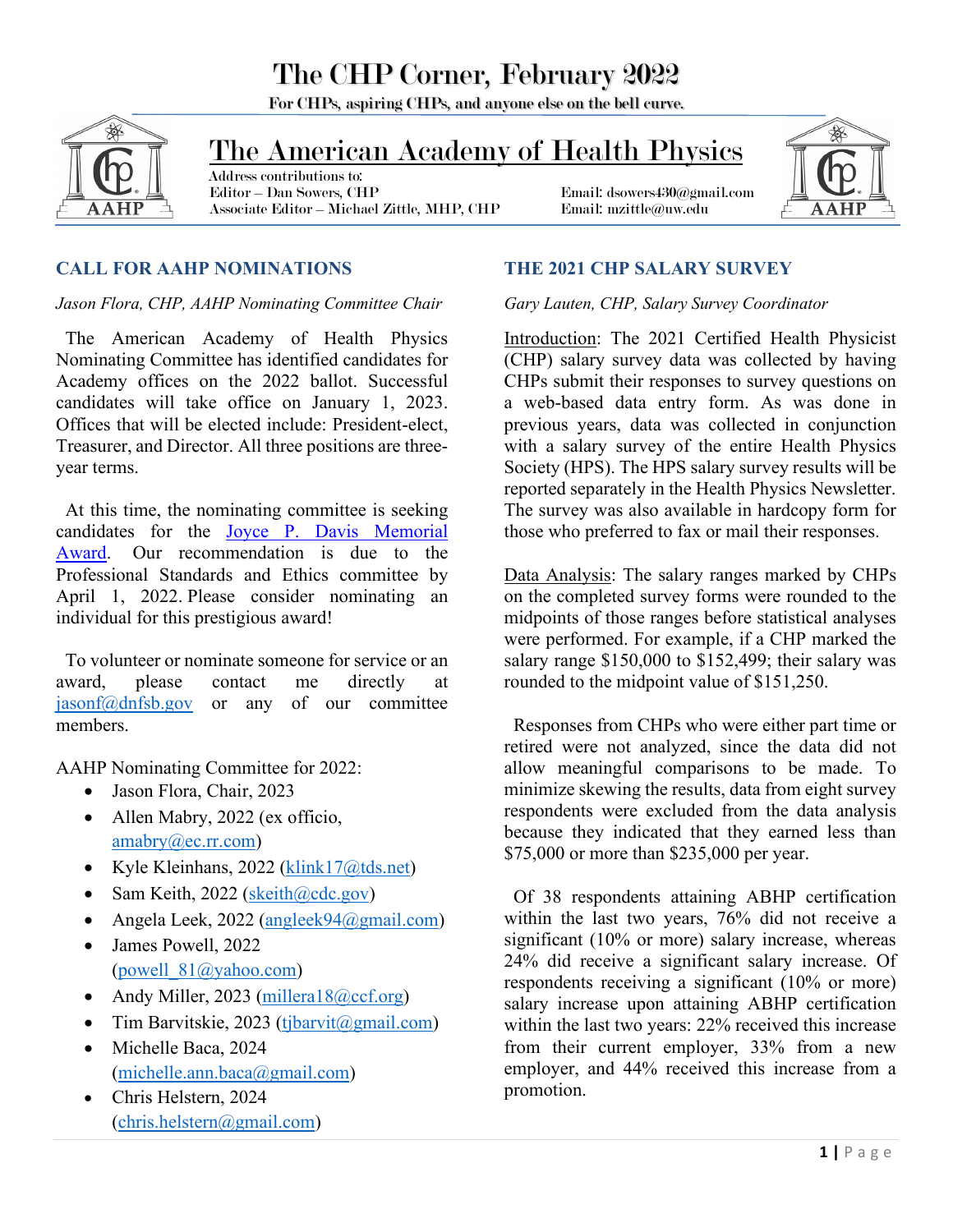Data Presentation: In an effort to make the results of the survey interesting and useful, CHPs were subcategorized in several ways by education, primary job responsibility, years of experience, and combinations of these subcategories. CHP salaries by region are also presented in this report.

 Readers are advised that for statistical validity, results were only given if there were 10 or more CHPs within that subcategory. Data presented for one subcategory of CHPs may not be possible for another subcategory. The subcategories in the tables may also change from year to year, depending on the number of responses received. Every effort was made to keep the subcategories consistent with previous surveys, but if there were less than 10 CHPs for a subcategory the results were not given.

Tables and Figures: Tables show results for full-time CHPs who received health, vacation, and retirement benefits from their primary employer unless otherwise noted. Histograms of the data shown in Table 1- All CHPs, and Table 2- Masters Health Physics are included as Figures 1 and 2 respectively.

### **All of the following tables are for full-time CHPs with health, vacation, and retirement benefits unless otherwise indicated.**

| <b>Table 1: All CHPs</b>                    |       |           |           |            |           |                |
|---------------------------------------------|-------|-----------|-----------|------------|-----------|----------------|
| <b>All CHPs</b>                             | Count | Average   | Median    | Max        | Min       | <b>Std Dev</b> |
| CHPs                                        | 215   | \$152,616 | \$153,750 | \$232,000  | \$76,250  | \$33,961       |
| <b>Table 2: CHPs by Education and Field</b> |       |           |           |            |           |                |
| <b>Education</b>                            | Count | Average   | Median    | <b>Max</b> | Min       | <b>Std Dev</b> |
| Bachelors Health Physics                    | 16    | \$141,272 | \$122,500 | \$219,350  | \$76,250  | \$44,033       |
| Bachelors Other Field                       | 21    | \$144,821 | \$143,750 | \$201,250  | \$93,750  | \$30,594       |
| Masters Health Physics                      | 94    | \$155,819 | \$156,250 | \$232,000  | \$76,250  | \$33,400       |
| Masters Other Field                         | 24    | \$141,667 | \$135,000 | \$201,250  | \$83,750  | \$35,598       |
| Masters Nuclear Engineering                 | 15    | \$159,500 | \$161,250 | \$215,000  | \$108,750 | \$34,698       |
| Ph.D. Health Physics                        | 18    | \$162,639 | \$171,250 | \$203,750  | \$121,250 | \$24,044       |
| Ph.D. Other                                 | 10    | \$142,250 | \$151,250 | \$181,250  | \$86,250  | \$30,691       |

#### **Table 3: CHPs by Education and 6-15 Years' Experience**

| Education $\&$ 6-15 v Experience | Count | Average   | Median    | Max       | Min      | <b>Std Dev</b> |
|----------------------------------|-------|-----------|-----------|-----------|----------|----------------|
| All CHPs 6-15 y Experience       |       | \$131,567 | \$126,250 | \$215,000 | \$76,250 | \$28,009       |
| Masters Health Physics           |       | \$132,379 | \$128,750 | \$203.750 | \$76,250 | \$24,857       |

#### **Table 4: CHPs by Education and >15 Years' Experience**

| Education $\&$ >15 y Experience | Count | Average   | Median    | Max       | Min       | <b>Std Dev</b> |
|---------------------------------|-------|-----------|-----------|-----------|-----------|----------------|
| All CHPs $>15$ y Experience     | 145   | \$162,008 | \$168.750 | \$232,000 | \$81,250  | \$32,450       |
| Bachelors Health Physics        |       | \$160,145 | \$168,750 | \$219,350 | \$113,750 | \$39,560       |
| Bachelors Other Field           | 18    | \$149,861 | \$151,250 | \$201,250 | \$98,750  | \$29,321       |
| Masters Health Physics          | 62    | \$167,249 | \$173,750 | \$232,000 | \$81,250  | \$31,299       |
| Masters Other Field             |       | \$151,083 | \$163,750 | \$201,250 | \$83,750  | \$40,997       |
| Ph.D. Health Physics            | 16    | \$165,313 | \$175,000 | \$203,750 | \$121,250 | \$23,942       |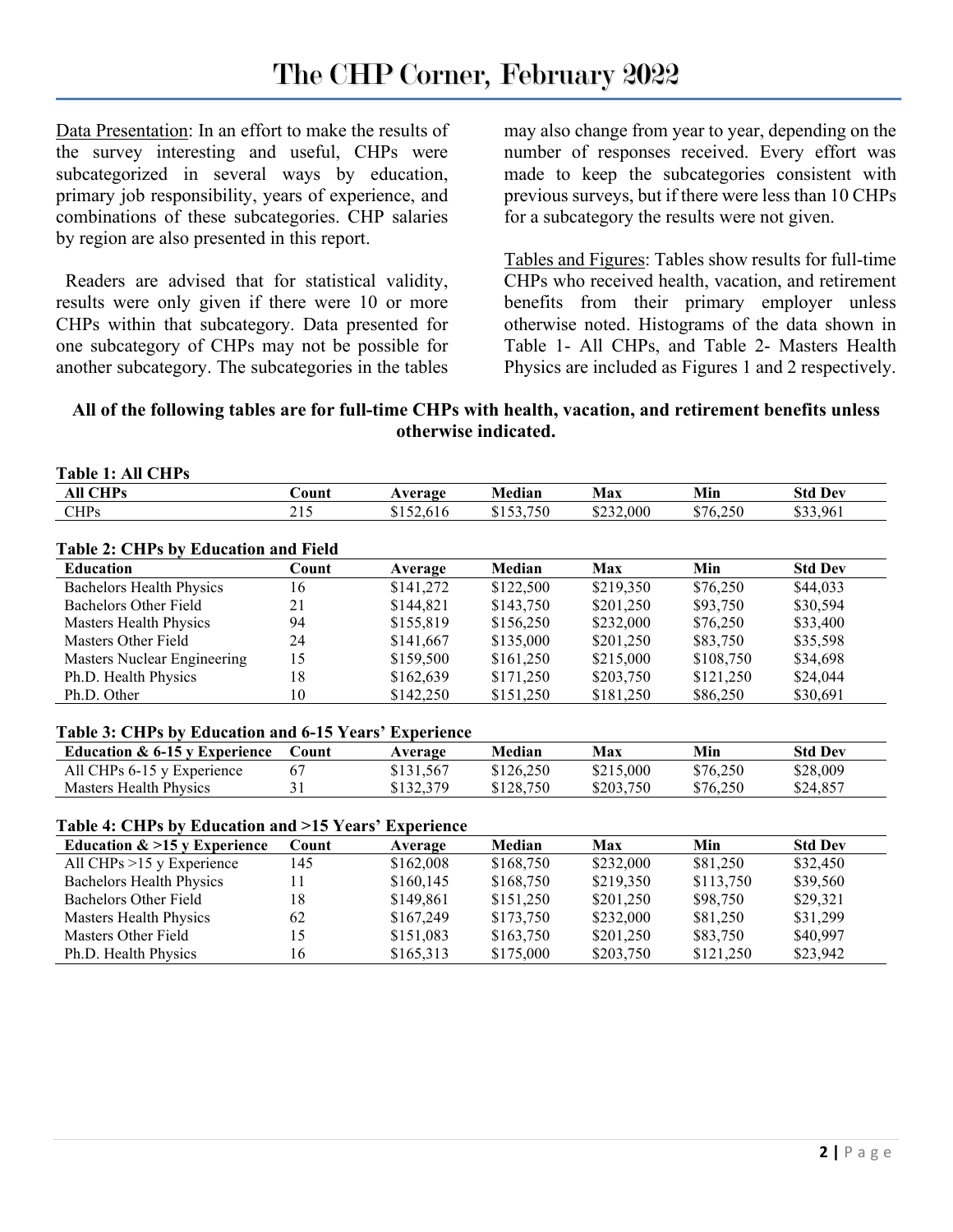| <b>CHPs by Region</b>                                                                                                                                                                 | Count  | Average   | Median    | Max        | Min       | <b>Std Dev</b>             |
|---------------------------------------------------------------------------------------------------------------------------------------------------------------------------------------|--------|-----------|-----------|------------|-----------|----------------------------|
| Northeast                                                                                                                                                                             | 36     | \$150,691 | \$148,750 | \$217,360  | \$76,250  | \$37,881                   |
| Midwest                                                                                                                                                                               | 26     | \$143,788 | \$136,250 | \$215,000  | \$86,250  | \$33,952                   |
| South                                                                                                                                                                                 | 69     | \$148,290 | \$148,750 | \$232,000  | \$83,750  | \$32,113                   |
| West                                                                                                                                                                                  | 54     | \$159,893 | \$161,250 | \$229,937  | \$93,750  | \$31,030                   |
|                                                                                                                                                                                       |        |           |           |            |           |                            |
| <b>Table 6: Masters Health Physics and Primary Employer</b><br><b>Masters Health Physics</b>                                                                                          |        |           |           |            |           |                            |
| & Primary Employer                                                                                                                                                                    | Count  | Average   | Median    | <b>Max</b> | Min       | <b>Std Dev</b>             |
| <b>Federal Government</b>                                                                                                                                                             | 16     | \$155,938 | \$171,250 | \$178,750  | \$93,750  | \$25,898                   |
| Medical                                                                                                                                                                               | 18     | \$152,195 | \$145,000 | \$213,262  | \$76,250  | \$38,217                   |
| National Laboratory                                                                                                                                                                   | 16     | \$161,766 | \$156,250 | \$227,000  | \$128,750 | \$29,000                   |
| <b>Government Contractor</b>                                                                                                                                                          | 12     | \$169,021 | \$168,750 | \$232,000  | \$123,750 | \$31,406                   |
| Other Commercial                                                                                                                                                                      | 11     | \$163,295 | \$163,750 | \$215,000  | \$113,750 | \$29,991                   |
| <b>Table 7: All CHPs by Other Certifications</b>                                                                                                                                      |        |           |           |            |           |                            |
| All CHPs by Other<br><b>Certifications</b>                                                                                                                                            | Count  | Average   | Median    | <b>Max</b> | Min       | <b>Std Dev</b>             |
| <b>NRRPT</b>                                                                                                                                                                          | 35     | \$155,529 | \$153,750 | \$232,000  | \$98,750  | \$35,798                   |
| Other                                                                                                                                                                                 | 47     | \$156,527 | \$161,250 | \$220,000  | \$98,750  | \$31,782                   |
|                                                                                                                                                                                       |        |           |           |            |           |                            |
| Table 8: Masters Health Physics and Primary Job Responsibility                                                                                                                        |        |           |           |            |           |                            |
|                                                                                                                                                                                       |        |           |           |            |           |                            |
| <b>Masters Health Physics &amp;</b>                                                                                                                                                   | Count  | Average   | Median    | <b>Max</b> | Min       |                            |
| <b>Primary Job Responsibility</b>                                                                                                                                                     |        |           |           |            |           |                            |
| <b>Applied Health Physics</b>                                                                                                                                                         | $28\,$ | \$149,491 | \$148,750 | \$232,000  | \$76,250  | <b>Std Dev</b><br>\$38,205 |
| Medical Health Physics                                                                                                                                                                | 12     | \$166,308 | \$172,500 | \$229,937  | \$121,250 | \$38,572                   |
|                                                                                                                                                                                       |        |           |           |            |           |                            |
| <b>Primary Job Responsibility</b>                                                                                                                                                     | Count  | Average   | Median    | <b>Max</b> | Min       |                            |
| <b>Applied Health Physics</b>                                                                                                                                                         | 62     | \$149,542 | \$147,500 | \$232,000  | \$76,250  | <b>Std Dev</b><br>\$36,984 |
| Dosimetry                                                                                                                                                                             | 16     | \$152,188 | \$163,750 | \$178,750  | \$91,250  | \$26,691                   |
| <b>Emergency Preparedness</b>                                                                                                                                                         | 11     | \$148,068 | \$156,250 | \$191,250  | \$108,750 | \$27,502                   |
| Environmental                                                                                                                                                                         | $10\,$ | \$156,375 | \$155,000 | \$220,000  | \$113,750 | \$31,438                   |
| Medical Health Physics                                                                                                                                                                | 28     | \$162,891 | \$172,500 | \$229,937  | \$93,750  | \$35,556                   |
| Regulations/Standards                                                                                                                                                                 | 15     | \$153,583 | \$168,750 | \$181,250  | \$108,750 | \$27,589                   |
|                                                                                                                                                                                       |        |           |           |            |           |                            |
| <b>CHPs</b> as Professional Staff                                                                                                                                                     | Count  |           | Median    | Max        | Min       | <b>Std Dev</b>             |
|                                                                                                                                                                                       | 106    | Average   |           | \$227,000  |           |                            |
| All CHPs in this Category                                                                                                                                                             |        | \$145,133 | \$143,750 |            | \$81,250  | \$32,333                   |
| <b>Bachelors Health Physics</b>                                                                                                                                                       | 12     | \$137,967 | \$121,250 | \$219,350  | \$96,250  | \$39,082<br>\$30,717       |
| Table 9: All CHPs by Primary Job Responsibility<br>Table 10: CHPs as Professional Staff (All CHPs in this category and by Education)<br>Masters Health Physics<br>Masters Other Field | 43     | \$149,727 | \$151,250 | \$227,000  | \$81,250  |                            |

#### **Table 5: CHPs by U.S. Regions\***

states as follows:

*Northeast.* Connecticut, Maine, Massachusetts, New Hampshire, New Jersey, New York, Pennsylvania, Rhode Island, Vermont. *Midwest.* Illinois, Indiana, Iowa, Kansas, Michigan, Minnesota, Missouri, Nebraska, North Dakota, Ohio, South Dakota, Wisconsin. *South.* Alabama, Arkansas, Delaware, District of Columbia, Florida, Georgia, Kentucky, Louisiana, Maryland, Mississippi, North Carolina, Oklahoma, South Carolina, Tennessee, Texas, Virginia, West Virginia.

*West.* Alaska, Arizona, California, Colorado, Hawaii, Idaho, Montana, Nevada, New Mexico, Oregon, Utah, Washington, Wyoming.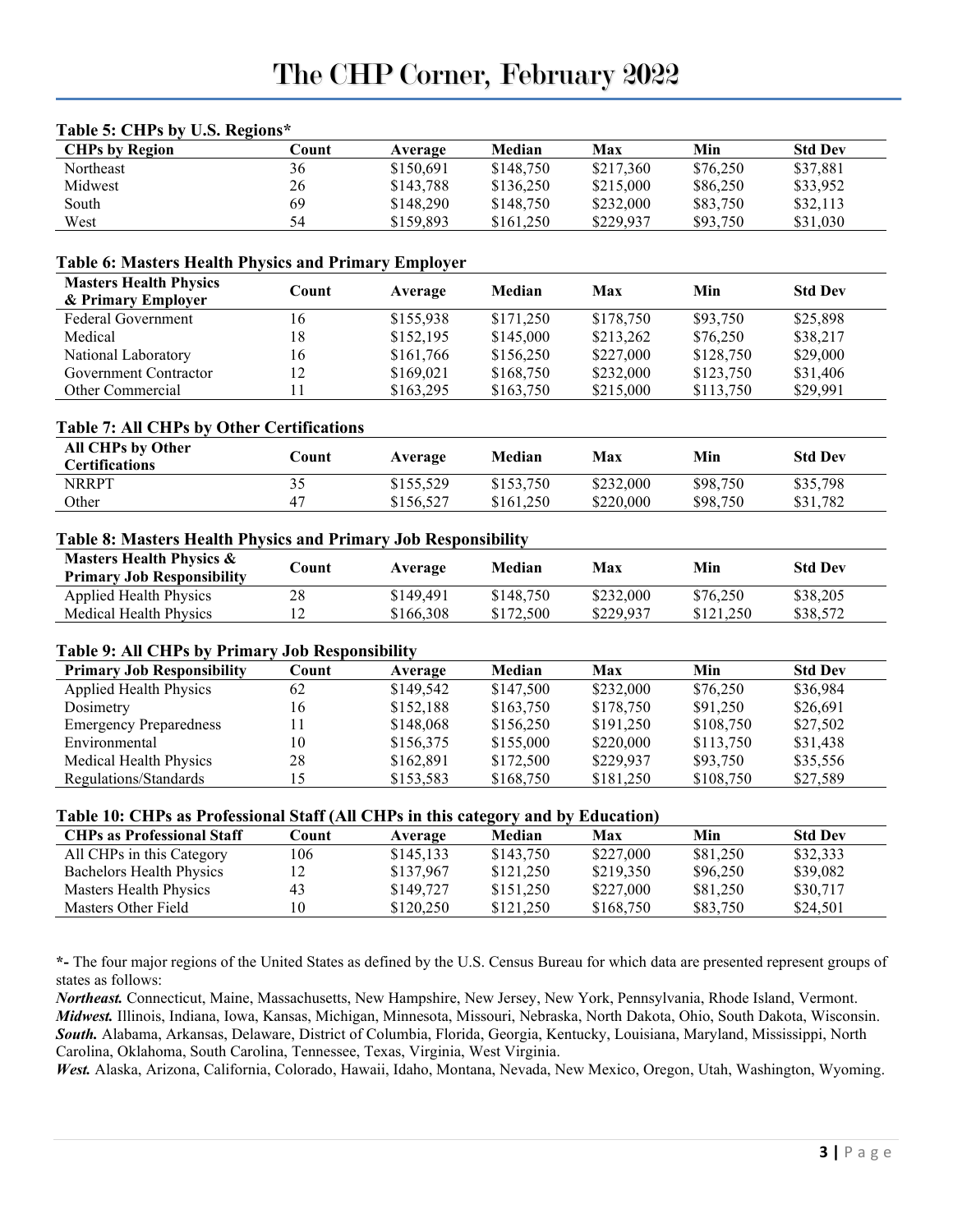| Table 11: CHPs as Supervisor of Professional Staff (All CHPs in this category and by Education)          |       |           |           |            |           |                |  |
|----------------------------------------------------------------------------------------------------------|-------|-----------|-----------|------------|-----------|----------------|--|
| <b>CHPs as Supervisor of</b>                                                                             | Count | Average   | Median    | Max        | Min       | <b>Std Dev</b> |  |
| <b>Professional Staff</b>                                                                                |       |           |           |            |           |                |  |
| All CHPs in this Category                                                                                | 30    | \$152,667 | \$158,750 | \$191,250  | \$76,250  | \$28,735       |  |
| Masters Health Physics                                                                                   | 16    | \$152,969 | \$148,750 | \$191,250  | \$108,750 | \$26,516       |  |
|                                                                                                          |       |           |           |            |           |                |  |
|                                                                                                          |       |           |           |            |           |                |  |
| Table 12: All CHPs as RPM/RSO, University RSO, Medical RSO, University-Med RSO<br><b>CHPs as RPM/RSO</b> | Count | Average   | Median    | <b>Max</b> | Min       | <b>Std Dev</b> |  |
| All CHPs RPM/RSO                                                                                         | 24    | \$171,490 | \$168,750 | \$232,000  | \$106,250 | \$31,510       |  |
| All CHPs University RSO                                                                                  | 11    | \$123,295 | \$113,750 | \$173,750  | \$86,250  | \$25,120       |  |
| All CHPs Medical RSO                                                                                     | 23    | \$173,057 | \$176,250 | \$229,937  | \$76,250  | \$38,894       |  |



**Figure 1: Histogram of Table 1 Data, all CHPs**